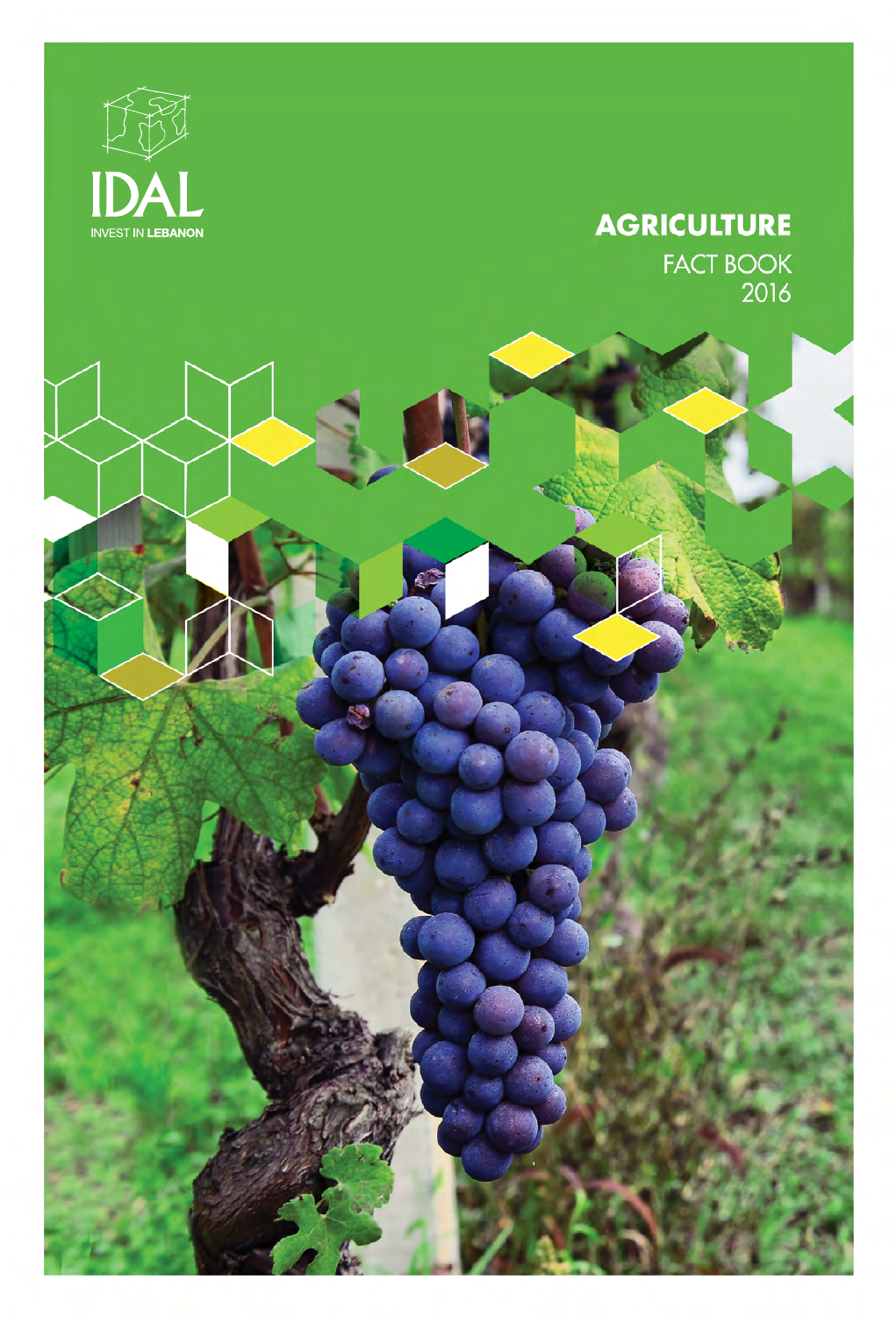# **CONTENT**

| <b>SECTOR OVERVIEW</b>           | Ρ4             |
|----------------------------------|----------------|
| <b>TRADE STATISTICS</b>          | P6             |
| <b>INVESTMENTS IN THE SECTOR</b> | P <sub>7</sub> |
| <b>MAIN STAKEHOLDERS</b>         | P 8            |
| <b>MAIN CONTACT DETAILS</b>      | P 9            |
| <b>CONTACT US</b>                |                |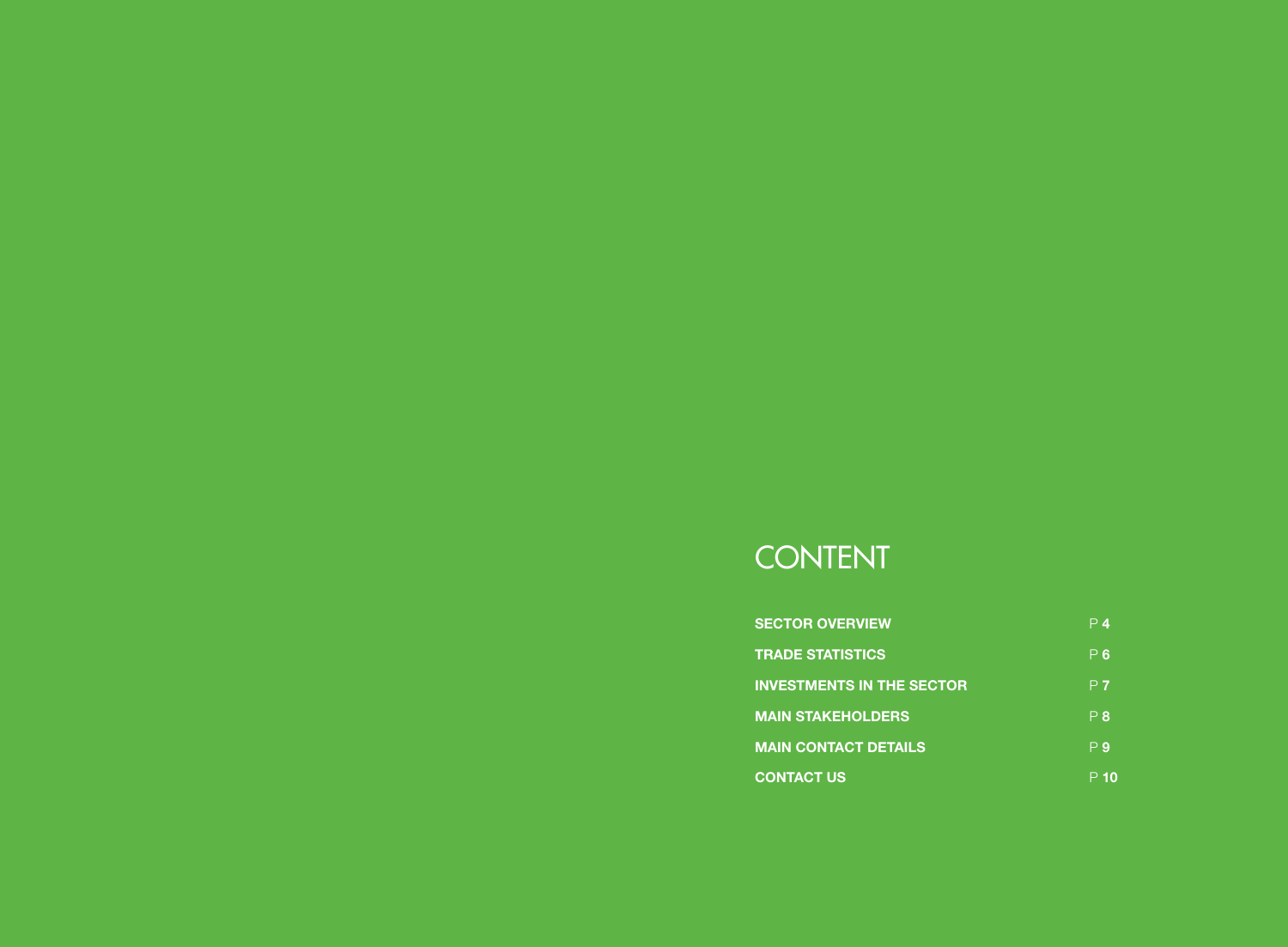# SECTOR OVERVIEW

#### MAIN GEOGRAPHICAL FEATURES

Lebanon's moderate climate, rich soil, and abundant water resources provide it with the key factors of agricultural production. The country is endowed with the highest proportion of agricultural land in the Middle East.



The climate is moderate overall and is suitable for the cultivation of a wide variety of crops that would normally grow in both cold and tropical countries.

Major regions for crops, meadows and pastures include the Bekaa plain (where more than 40% of the land is cultivated), the North, particularly in Koura and Akkar, and the South with the coastal region from Sidon to Tyre (where intensive agriculture

is also present in greenhouses). Mount Lebanon and Nabatiyeh are also important agricultural zones, albeit with lower shares of cultivated land due to their rough landscape.

#### CONTRIBUTION OF THE SECTOR TO THE ECONOMY

The Agricultural industry generates around 4.7% of Lebanon's GDP<sup>2</sup>. It employs roughly 10% of the Lebanese labor force<sup>3</sup>.



#### MAIN AGRICULTURAL PRODUCTS

Livestock production has also been picking up in recent years. In fact, meat production has more than doubled since 1990 reaching levels slightly below Fruits constitute a large share of agricultural production in Lebanon at Vegetables rank first in production size, making up of total agricultural production. Potatoes are the main produce within this category Citrus, apples, grapes and bananas are the biggest in terms of volume. Other produce are tobacco and cereals (mainly wheat and barley). ,000T

#### Figure 1: Agricultural Output by Subsector | 2012



1 Arable lands consist of temporary crops and meadows, market and kitchen gardens, and temporary fallow areas. 2 National Accounts.

3 Central Administration of Statistics, Statistical Year book 2009, Green Projects and Agriculture.

4 Based on FAO data, 2012.



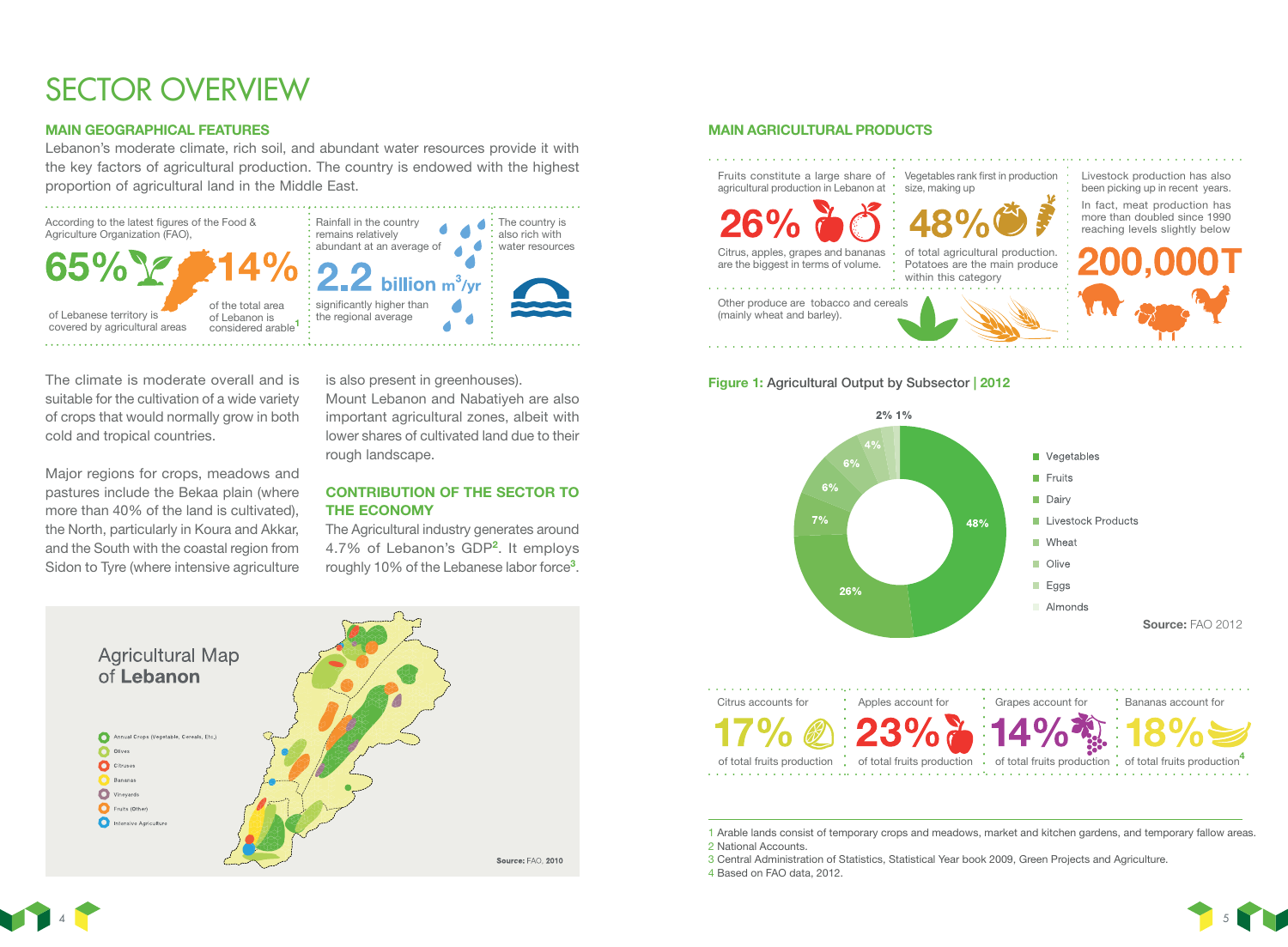## TRADE STATISTICS

#### EXPORT PERFORMANCE

While agricultural production had been previously limited to meeting local market needs, it has recently shifted towards export production.

Exports of agricultural products have fluctuated over the last few years, due to varying factors and conditions.

From 2011-2014, the compounded annual growth rate of agricultural exports (CAGR) was 7.11% increasing from 400,181 tons in 2011 to 526,782 tons in 2014, despite the Syrian civil war having closed off major trade routes.

Over the 2014-2015 periods, nearly all agriculture product exports declined sharply with a net decrease of 33% as a result of the closure of the Syrian-Jordanian land borders (Nassib Border).

#### Figure 2: Agricultural Exports in Lebanon % | 2015



in 2015.

exports).

In 2015, agricultural exports accounted for around 22.5% of total exports reaching 43,328 tons. By value, agricultural exports accounted for around 6.2% of total exports

Vegetable exports accounted for 42.4% of agricultural exports in 2015, fruits for 46.2% and cereals for 11.3% (Figure 2). Potatoes are amongst the largest exports within this category, and have witnessed a considerable increase over the past 5 years, reaching 238,500 tons in 2015.

It is worth noting that Lebanon remains highly import dependent on agricultural products, with imports in this sector amounting to LBP 1,372 Billion in 2015 (about 5 times the value of agricultural

The largest share of Lebanese agriculture exports is destined to the GCC countries with a share of 50% of total exports. KSA, Kuwait and UAE rank first, second and third respectively within this category. The Arab countries (excluding GCC) rank second amongst country groups and occupy around 41% of total exports, with Egypt, Syria and Jordan as main destinations.

#### EXPORT DESTINATIONS

Figure 3: Agricultural Exports by Destination % | 2015



### INVESTMENT TRENDS

Overall, Lebanon is seeking to diversify and enlarge its fruit varieties such as kiwi, custard apple, and truffles. The same can be said for fresh water farming which kicked off in the 1990s. On another level, organic agriculture is gaining in popularity, and there are currently some 300 farmers working in this area.

### INVESTMENT THROUGH IDAL

IDAL mediated an agriculture project for Kuwaiti NPPC Fresh Produce Factory specializing in premium packaging for fruits and vegetables. The project has generated 62 new jobs, enhancing the livelihoods of several rural households.

Agriculture in Lebanon has greatpotential for growth, for it still hasn't reached its expansion limit. In addition to the country's ideal climate and landscape, other factors such as skilled labor, devoted research (8 agricultural colleges established across the territory), and good export opportunities to the Middle East, also make investments in this sector highly attractive.

On another level, the persistent dependence on imports signals that the market is far from being saturated. With demand greatly exceeding local supply and local conditions favoring agricultural activity, Lebanon's diverse and rich agricultural sector makes it eye-catching for future investments.

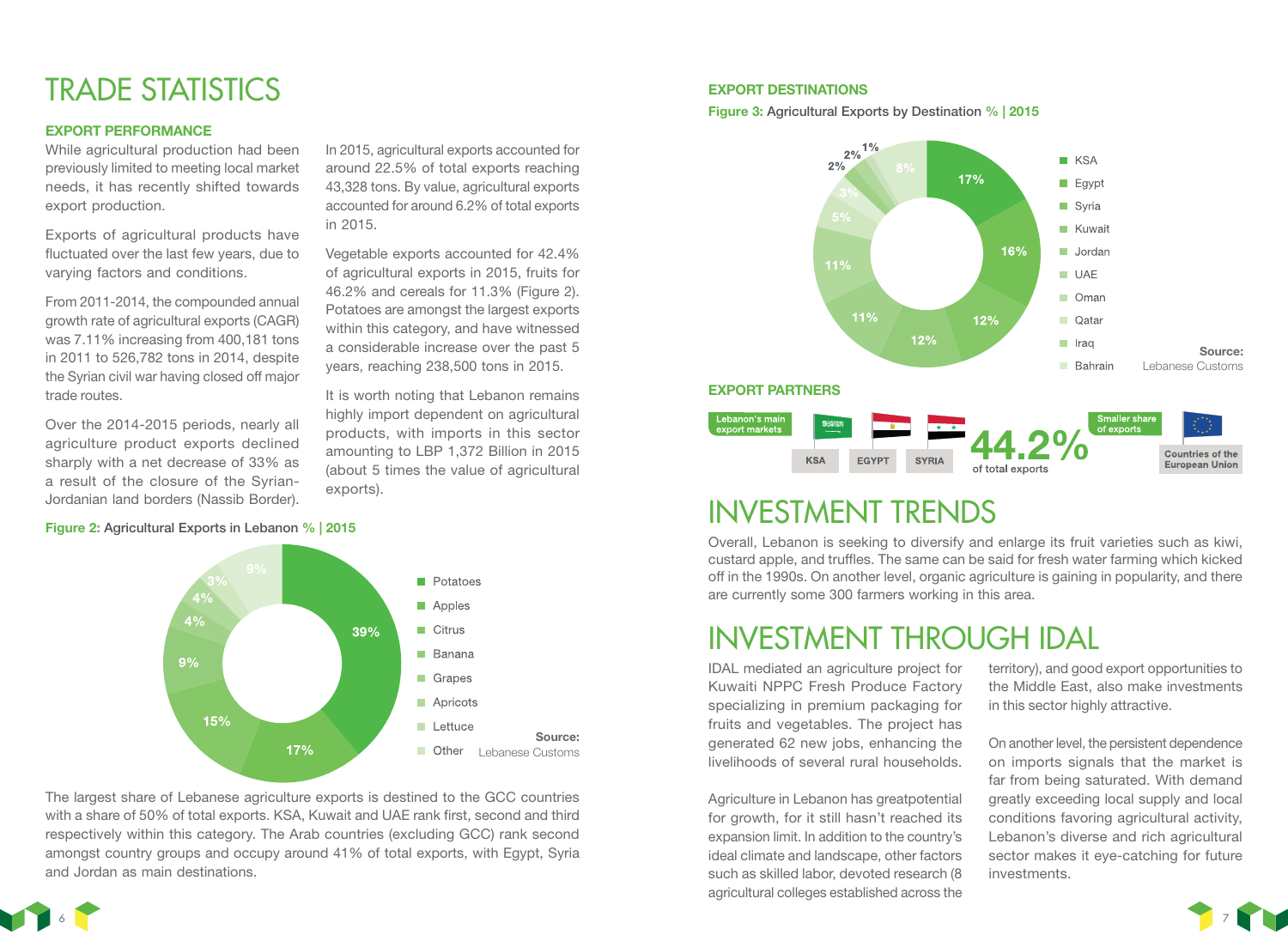## MAIN STAKEHOLDERS

#### MINISTRY OF AGRICULTURE

The Ministry of Agriculture has put in place a new four-year strategy expected to significantly improve the sector's competitiveness by 2019, the main pillars of this plan include efforts to increase exports and improve production.

The ministry has also focused on providing financing. In August 2010, a Memorandum of Understanding with the Lebanese Banks' Association was signed to provide investors in the sector with soft loans to finance small and medium enterprises at low interest rates.

Other programs run by the ministry include a project focused on the promotion of olive and olive oil production, one of the hallmarks of Lebanese production.

#### INVESTMENT DEVELOPMENT AUTHORITY OF LEBANON (IDAL)

As per its mandate, IDAL is responsible for assisting in the support, promotion and marketing of Lebanese agricultural products among others. For that purpose, it launched in 2001 the Export Plus program, an initiative aimed at boosting exports of agricultural products through both financial and non-financial services. An amended and improved program, AgriPlus, was put in place in 2012.

The program provides exporters with decreased transportation costs. IDAL also assists Lebanese producers in tapping foreign markets through organizing training sessions, & participating in food fairs in potential markets. Products that receive assistance include fruits, vegetables & eggs.

#### INTERNATIONAL ORGANIZATIONS

Extensive funding has been directed to the agricultural sector from organizations such as the FAO, UNDP, IFAD, USAID and the EU.



FAO extends assistance through the provision of seeds and fertilizers, and support in the rehabilitation of greenhouses and the stocking of animals. The organization also provides financial assistance through partly funding grants to help agricultural companies invest in new technology



Projects implemented by the **UNDP**, particularly those funded by the Lebanese Recovery Fund (LRF) established in 2006, include wide-ranging assistance to horticulture smallholders and livestock keepers. Projects also focus on the cultivation of aromatic plants and herbs, as well as water management projects including a hydro-agriculture development initiative in the area of Marjaayoun.



A recent USAID project has been launched in support of agricultural value chains in Lebanon. The project aims to transfer marketing and production know-how to Lebanese farmers to help raise their productivity, and increase agricultural value added. It equally has a parallel focus on agro-food industries, thus reinforcing linkages between both sectors.

### MAIN CONTACT DETAILS

Ministry of Agriculture-MoA www.agriculture.gov.lb

Ministry of Economy & Trade-MoET www.economy.gov.lb

Investment Development Authority of Lebanon-IDAL www.investinlebanon.gov.lb

The Federation of the Chambers of Commerce Industry & Agriculture in Lebanon www.cci-fed.org.lb

- ▶ Beirut and Mount Lebanon www.ccib.org.lb
- ▶ Tripoli and North Lebanon www.cciat.org.lb
- Saida and South Lebanon www.ccias.org.lb
- Zahleh and the Bekaa www.cciaz.org.lb

Industrial Research Institute-IRI www.iri.org.lb

Quality Programme-QUALEB www.qualeb.org

Lebanese Standards Institution-LIBNOR www.libnor.org

Lebanese Agricultural Research Institute (LARI) www.lari.gov.lb

National Council for Scientific Research Lebanon www.cnrs.edu.lb

KAFALAT s.a.l Loan guarantee company www.kafalat.com.lb

#### Sources:

Ministry of Agriculture; Federation of the Chamber of Commerce Industry and Agriculture in Lebanon; Lebanese Economic Accounts 2010; FAO 2010; World Bank Database



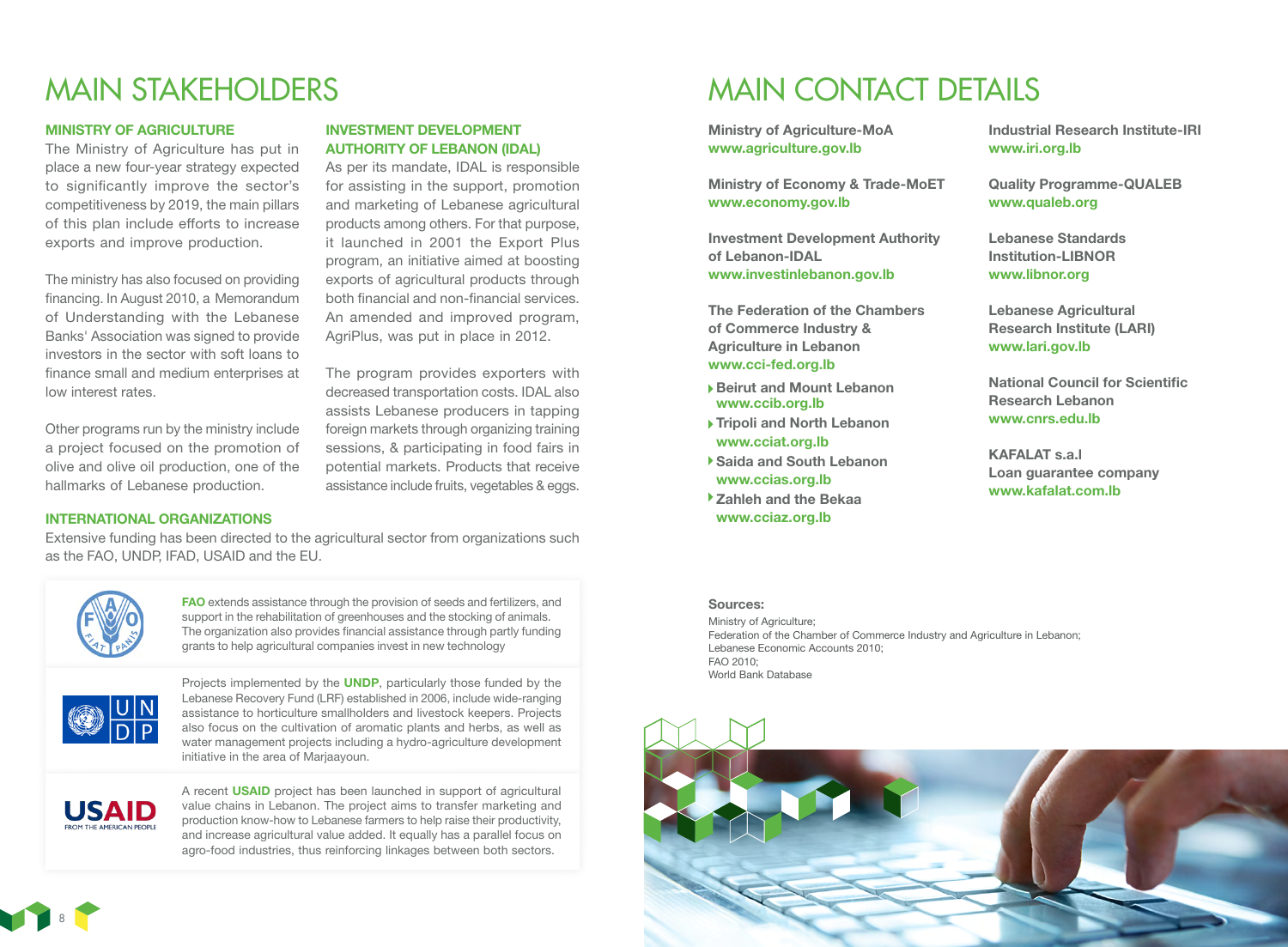

# **CONTACT US**

If you require any further information on investing in Lebanon or on the services IDAL can offer you, please do not hesitate to contact us at the following:





 $\frac{You}{tube}$ /InvestInLebanon

- +961 (1) 983306/7/8 +961 (1) 983302/3
- invest@idal.com.lb export@idal.com.lb investinlebanon.gov.lb
- Lazarieh Tower, 4th Floor, Emir Bechir Street, Riad El-Solh, Beirut, Lebanon P.O.Box: 113 -7251